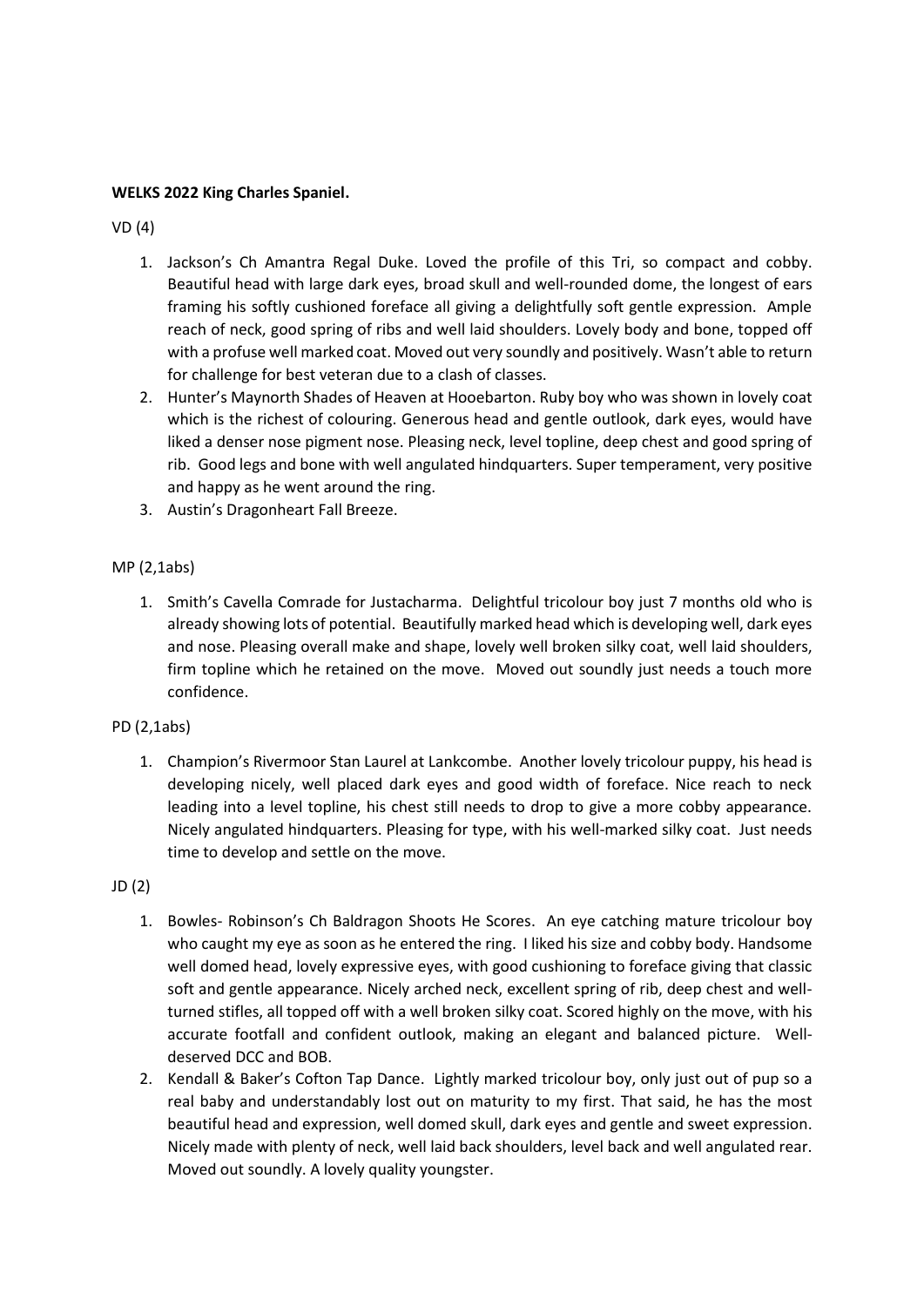# PGD (3)

- 1. Jackson's Lankcombe Kings Speech Amantra. Another super boy so full of breed type, well balanced and cobby in appearance. Well domed masculine head, dark eyes and plenty of cushioning to foreface giving a soft expression. Pleasing neck, short level topline, deep chest and excellent spring of rib. Plenty of substance and good bone without being overdone and well angulated hindquarters. Super temperament, very positive and happy as he went around the ring with good reach and drive.
- 2. Smith's Mitapip Black Is Magic for Justacharma. Another super boy, slightly smaller in frame than winner but nicely balanced and cobby in appearance. Well domed masculine head, dark eyes and plenty of cushioning to foreface giving a soft and gentle appearance. Pleasing neck, short level topline, deep chest and good spring of rib. Good legs and bone, well angulated hindquarters. His glossy black and tan coat has rich tans. Moved out positively and confidently just tends to carry his tail a little high.
- 3. Hunter's Kasamanda Hamilton.

# LD (4,1abs)

- 1. Smith's Justacharma Magic Goes On. Smart tricolour boy, so full of breed type, well balanced and cobby in appearance. Quality well domed masculine head, lovely dark eyes giving gentle expression and softly cushioned foreface. Nicely arched neck, level back, good spring of rib, deep chest and well-turned stifles. Shown in Lovely bloom and well-marked silky coat. Moved soundly and positively presenting an elegant and balanced picture. So close up in the challenge, splitting hairs really, just a tad less flowing on the move than 'he shoots'. Pleased to award his the RDCC.
- 2. Arundel's Cavella Oliver Twist. Well-marked tricolour boy who is slightly smaller in frame than winner and not so cobby at the moment appearing a little long in the loin. Much to like about him with his well domed masculine head, dark eyes and plenty of cushioning to foreface. Pleasing neck, level topline, deep chest and nicely angulated hindquarters. Didn't move quite as confidently as the winner today.
- 3. Harvey's Rivermoor Alberto.

# OD (3)

- 1. Tarabad & Whitman's Cofton All I Hav to Do Is Dream with Khatibi. Attractive tricolour boy, he is a lovely size, and compact with it. Quality head, lovely dark eye giving gentle expression and softly cushioned foreface. Nicely arched neck, short level back, excellent spring of rib, deep chest and well-turned stifles. Well broken silky coat, needing a little more furnishings to complete the picture. Came into his own on the move, strode out with confidence with an accurate footfall.
- 2. Austin's Dragonheart Fall Breeze. Mature tricolour boy, slightly smaller in frame than winner and I would like a bit more substance to give a more cobby appearance. Masculine head, with well-shaped skull, dark eyes with gentle expression. Nicely arched neck, well laid shoulders and level topline. Moved steadily, but feeling the cold today I think so not quite the drive or topline of the winner.
- 3. Austin's Dragonheart Winter Morning.

VB (1)

1. Hardiman's Tovarich Teanna. Such a pretty head on this black and tan girl, with a sweet gentle expression and long ears framing her face and good cushioning to her muzzle. She has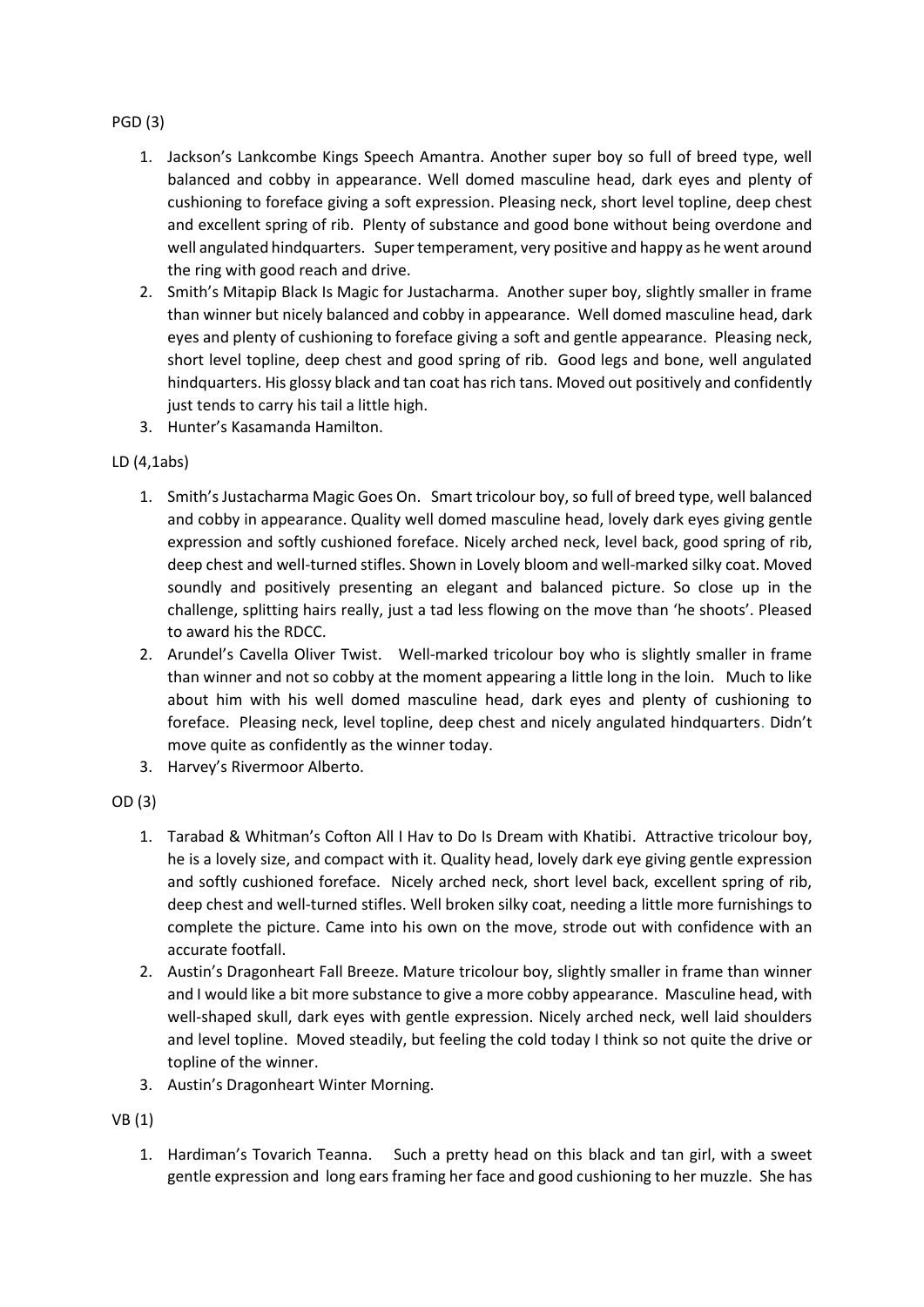pleasing cobby outline with deep chest, good spring of rib, well laid shoulders and firm topline. Shown in a jet black glossy coat with rich tans. Super temperament, very positive and happy as she went around the ring. A real toy spaniel, I was pleased to award her BVIB.

PB (5,1abs) Lovely class of charming baby girls all at various stages of development.

- 1. Melville's Baldragon Russian Forward. I could have taken this stunning tricolour baby girl home with me! Pleasing outline, all in balance and compact in body and good for bone. Beautifully feminine head, with good dome, darkest of eyes and softly cushioned foreface. Good neck, well laid shoulders, level topline, good spring of rib and well angulated hindquarters. Well-marked silky coat. Moved out soundly and confidently. Pleased to award her BPB and BPIB.
- 2. Tarabad & Whitman's Baldragon Russian Around with Khatibi NAF. Another promising nicely made tricolour youngster. Pleasing feminine head, dark eyes with good width of foreface. Ample neck, well laid back shoulders, good ribcage, and nicely angulated quarters, a touch longer in loin than winner, so a tad less compact overall. Lovely silky coat. Moved out with plenty of confidence and good drive from behind.
- 3. Champion's Baldragon Russian About at Lankcombe.

JB (3)

- 1. Nemeth's Arrowbien The Sphinx. Beautiful young tricolour girl, I loved her head, so very feminine with broad skull and rounded dome, large dark expressive eyes and softly cushioned foreface all giving a soft gentle expression. Pleasing in profile, being compact and cobby and well off for bone. Nice reach of neck, flowing into well laid shoulders, level topline and good rear assembly. Her well broken silky coat was shown in pristine condition. Scored highly on the move with her accurate footfall and plenty of drive from behind. Pleased to award her the RBCC.
- 2. Rix's Baldragon Fame Game at Ricksbury. Neat tricolour girl, pleasing overall make and shape. Well shaped head, dark eyes and good cushioning to her foreface giving a gentle expression. Good bone and substance. Sturdy body with nice spring of rib, short level back and nicely angulated quarters. Moved out soundly, not quite the animation or drive behind of the winner today.
- 3. Kendal's Cofton Jive Dancer at Headra

# YB (2,1abs)

1. Tarabad & Whitman's Baldragon Centre Stage with Khatibi. Appealing tricolour girl, built in a smaller mould but with plenty of bone and substance and nice overall balance. Pretty head, with dark eye, good nose and ear placement and soft cushioning to her face. Ample neck, well laid back shoulders, good spring of rib, short level back and nicely angulated rear. Shown in pristine well-marked silky coat. Today she decided she was not going to be cooperative and was rather reluctant to be examined on the table and unsettled on the move despite her handler's best efforts. That said she is a quality girl and hopefully she'll put her best foot forward next time.

# LB (3,1abs)

1. Bowes-Robinson's Chacombe Marana Baldragon. Attractive tricolour girl, well balanced and cobby in appearance. Feminine head, good dome and dark eyes, plenty of cushioning giving